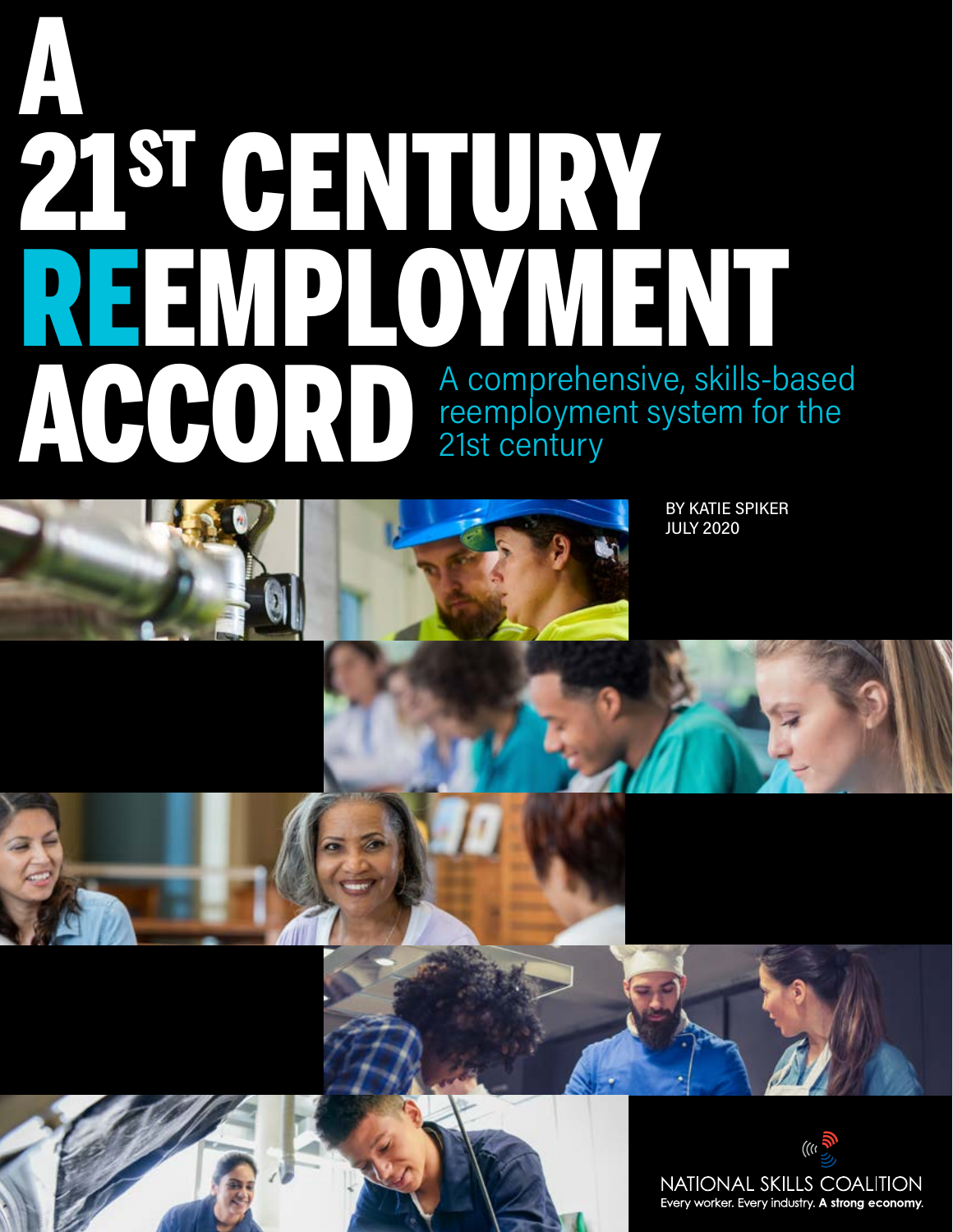To respond to current challenges, and prepare for an inclusive economic recovery that addresses prior policy shortcomings and moves all workers and businesses towards success in the 21<sup>st</sup> century, policymakers need to support changes that create an aligned, comprehensive reemployment accord — a commitment to all workers and all businesses.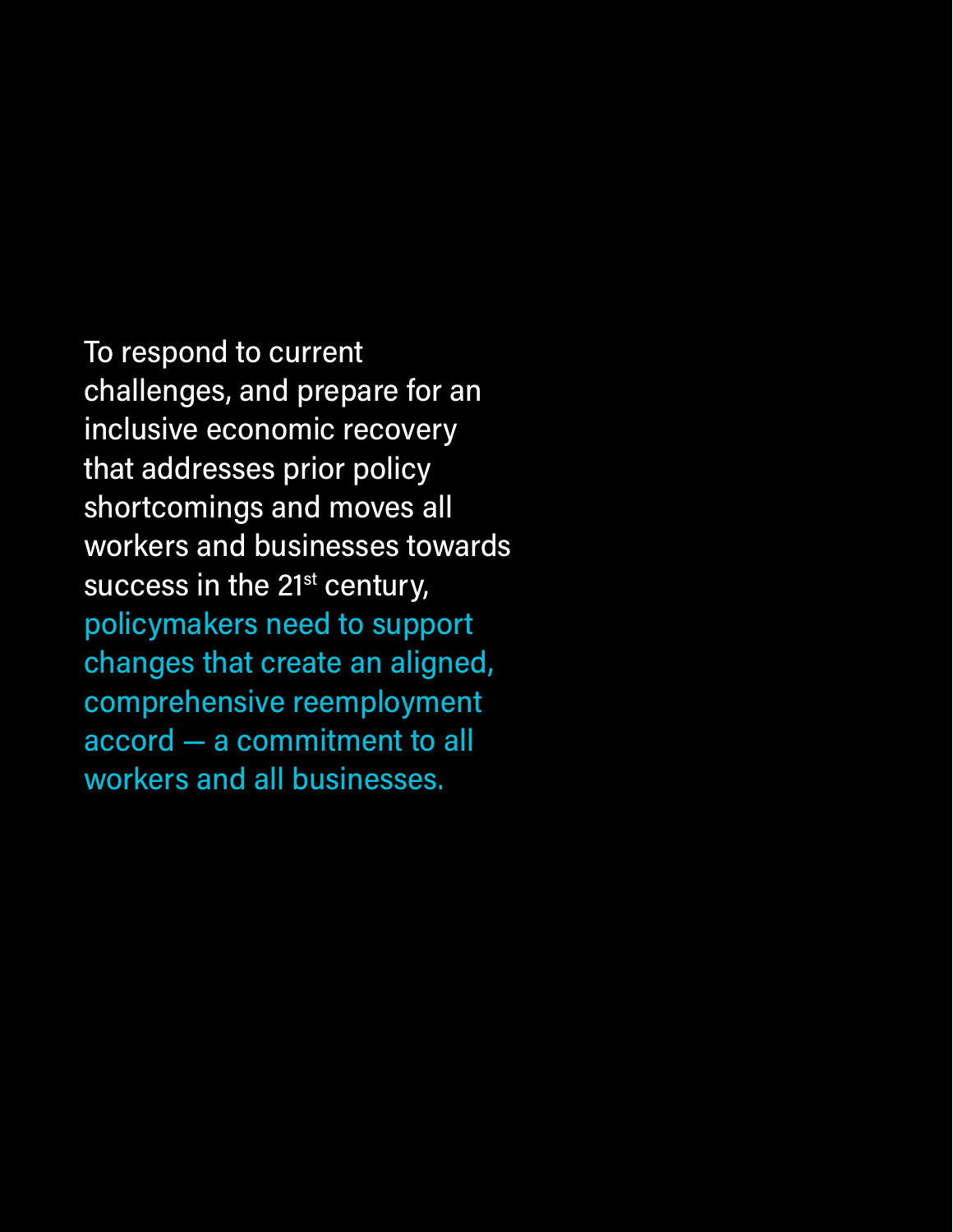

Congress has not provided states or local areas adequate support to retrain **"**and upskills workers to respond to structural changes in our workforce Covid-19 will trigger, setting the U.S. up for significant delays in our economic recovery.

**T** he recent health crisis — and unprecedented, rapid job loss associated with it – has illuminated how unprepared the United States is for helping workers who lose their jobs reskill to prepare for and successfully enter new employment.

Policy responses to the current crisis — while critical — have fallen far short of addressing challenges workers and businesses faced. Millions of workers struggled to access unemployment benefits, even once eligibility was temporarily expanded. Congress has not provided states or local areas adequate support to retrain and upskills workers to respond to structural changes in our workforce the crisis will trigger, setting the U.S. up for significant delays in our economic recovery. And workers of color, those without a high school diploma, and those without basic digital, literacy, and numeracy skills were the hardest hit both by the health and economic impact of the crisis as safety net polices fail to protect those who need support or skills the most.

**To respond to current challenges, and prepare for an inclusive economic recovery that addresses prior policy shortcomings and moves all workers and businesses towards success in the 21st century, policymakers need to support changes that create an aligned, comprehensive reemployment accord — a commitment to all workers and all businesses.** 

The following recommendations are part of National Skills Coalition call for an inclusive economic recovery to the Covid-19 health crisis and its economic impact.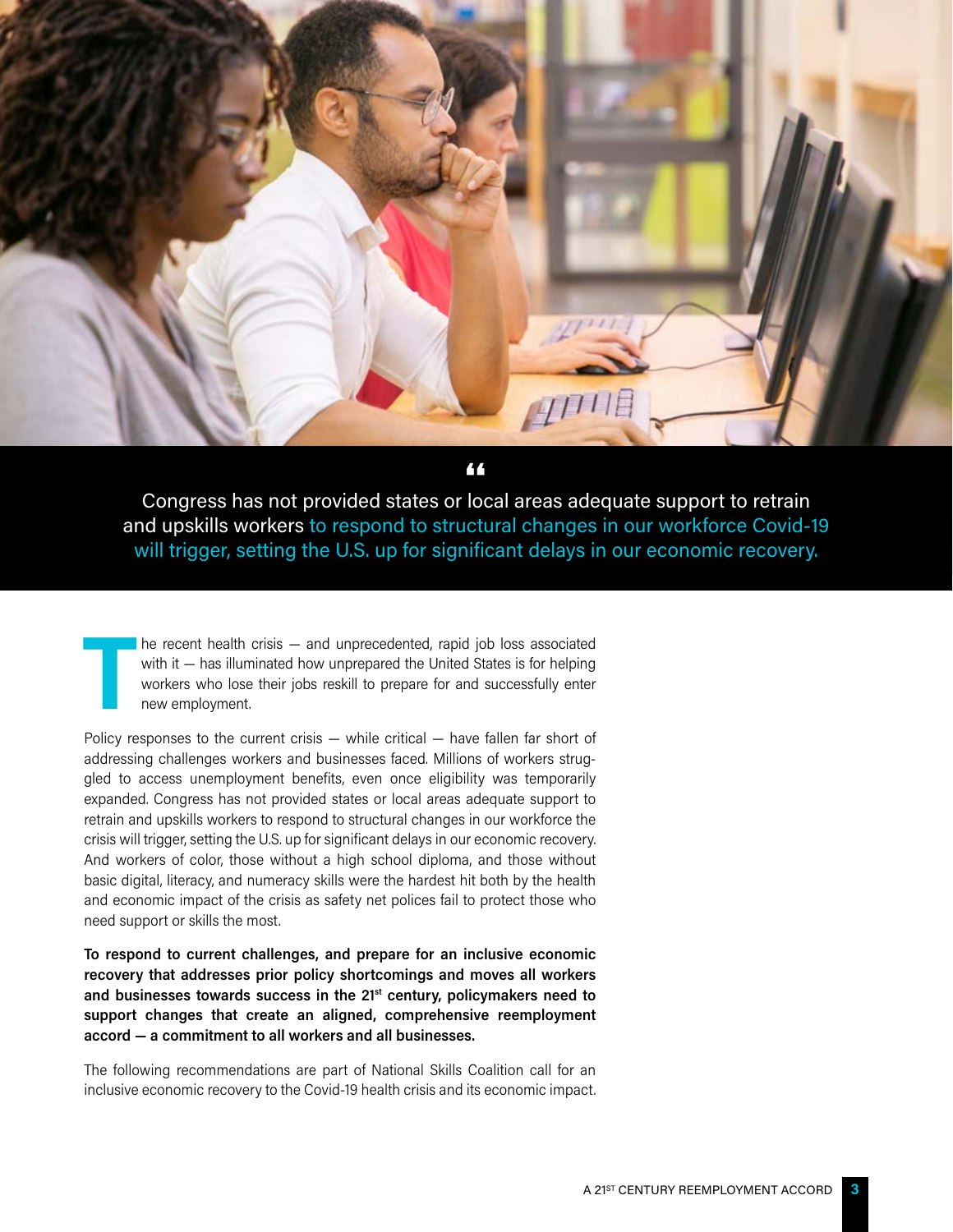# **Structural shift in the U.S. workforce emphasizes need for — and draws attention to inaccessibility of — reskilling to reenter jobs of the 21st century**

The health crisis will create new jobs — in healthcare and transportation, distribution and logistics, information technology, and infrastructure industries — at the same time as it leads to job loss across industries that can automate significant portions of workers' jobs. Ensuring workers have access to and success in training is important for their economic mobility and is crucial for the U.S. economic recovery and business productivity.

Businesses faced unprecedented challenges in response to Covid-19 and its economic impact. Early in the crisis, the hospitality industry projected 80 percent revenue losses over 2020<sup>1</sup> and retail sector saw 90-100 percent reduction in revenues during March and April of 2020.<sup>2</sup> Even in industries like healthcare, at the forefront of pandemic response, the restriction of elective and non-emergency services during the crisis led to business closures. These closures mean even with economic recovery, workers who lost their jobs in those industries will need to retrain for new jobs in those industries or to enter in-demand occupations in other industries.

And for businesses that remain open and industries that are in-demand, the crisis creates the opportunity and necessity to adopt technology in the workplace at a more rapid pace that was predicted prior to the crisis.<sup>3</sup> Businesses in retail, manufacturing, and healthcare report rapid adoption of technology in response to worker and customer safety concerns around the health pandemic.4 One report from MIT finds that, in direct response to Covid-19, 32-50 million jobs would be impacted by increased technology in the workplace in the near future. This prediction is similar to those made by economists prior to the crisis, but those predictions centered on change that happened over the next decade, not the next year.

# **The U.S. lacks a response necessary to efficiently respond to structural change to our labor market**

Instead of an aligned, publicly funded, cohesive reemployment system that helps workers who lose their jobs prepare for jobs in industries and occupations businesses need filled, the United States has a disjointed, underfunded unemployment system. Programs serving dislocated workers are underfunded, provide inconsistent benefits, have complicated eligibility, and are designed to respond to cyclical instead of structural — unemployment. Our existing programs

# **MODERNIZING REEMPLOYMENT TO SERVE WORKERS AND BUSINESSES**

Congress should enact policies that are part of a 21st Century Reemployment Accord — a commitment to workers and businesses to prepare workers who lose their jobs for new jobs of the 21st century, whether this job loss occurs because of the impact of trade, automation, health crisis, or other reasons. This accord should include four key pieces:

- 1. Expand access to skills training by **making workers who lose their jobs eligible for a Dislocation Reskilling Account, providing up to \$15,000** in public funds to invest in training through an apprenticeship or other training program, with a community organization or at a community or technical college, to prepare workers who lose their jobs for new jobs created as a result of technological shifts in the workplace.
- 2. **Create a network of "21st Century Industry Partnerships"** among businesses, education providers, the public workforce system, and community organizations to ensure the significant public and private investments necessary to respond to worker dislocation caused by technological changes in the workplace align with employment opportunities in in-demand industries.
- 3. **Launch a federal "Reemployment Distribution Fund,"** to allow states to draw down funds to provide access to income support, through robust unemployment insurance and wage-replacement subsidies, that mitigate the financial impact of job loss on workers, their families, and communities.
- 4. **Maximize eligibility for and access to additional support services under existing federal programs for workers during the reemployment process.** Barriers to accessing childcare, transportation, and other support services — such as eligibility that doesn't permit workers to access subsidies while in training programs or underfunding that leads to long waiting lists — make it harder for workers to succeed in training programs necessary for reemployment.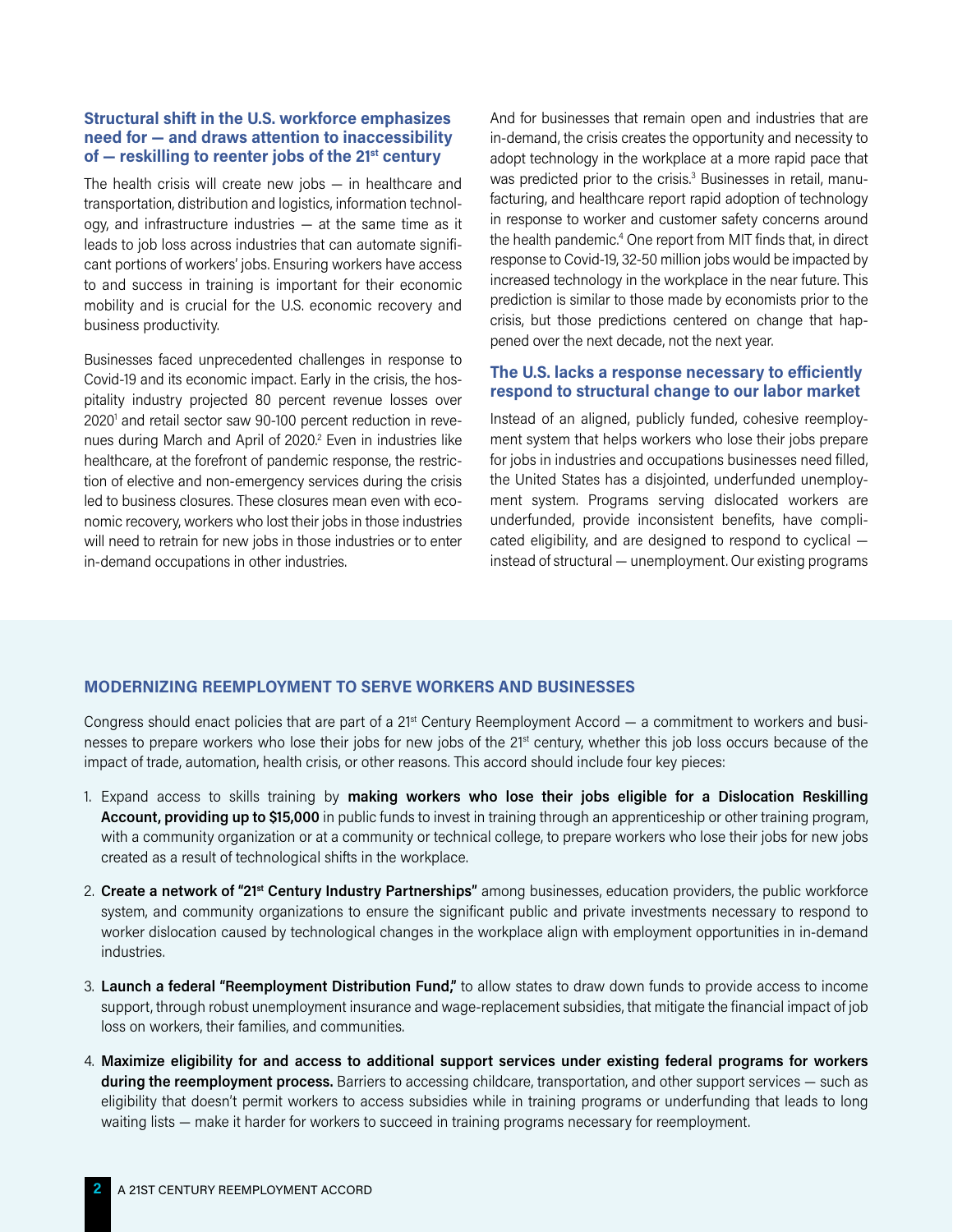

To adjust to impending structural shifts in our workforce, the U.S. will need **"**a significant investment in, and modernization of, our active labor market policies to reflect the realities and needs of both workers and businesses.

are insufficient for workers today, let alone an influx of 40 million newly displaced workers who need to be trained for new industries.

Policy changes during the response to Covid-19 have temporarily made more people eligible for programs and provided slight increased funding for our public workforce and postsecondary education systems. Without permanent policy changes that address entrenched barriers to workers, business, and U.S. economic success, however, our country will continue to be unprepared to address our next crisis.

This lack of coordinated response means workers, businesses, and communities face negative economic, physical, and psychological consequences. It also means that the U.S. is not poised to compete with international peers in the a global, 21<sup>st</sup> century economy.

To adjust to impending structural shifts in our workforce, the U.S. will need a significant investment in, and modernization of, our active labor market policies to reflect the realities and needs of both workers and businesses.

# **Current responses to worker dislocation and technological change are disjointed and inadequate**

During a normal month, almost two million people are laid off or discharged from their jobs.<sup>5</sup> Only about half that many file for unemployment insurance, about 225,000 workers a week, and only about 40 percent of all workers are eligible for unemployment benefits.<sup>6</sup> Far fewer – less than 100,000– receive training through our public workforce system to help them find new, good jobs.<sup>7</sup>

During the Covid-19 pandemic, these numbers reached historic levels. In the six weeks between mid-March and the end of April 2020, nearly 30 million workers filed new claims for unemployment.

Even at "normal" levels, however, our current system fails to adequately address the challenges workers or businesses face during the reemployment process.

# **Lack of a comprehensive reemployment policy harms workers, businesses, and communities**

Job loss results in economic, emotional, and physical harm for workers.<sup>8</sup> For workers without access to comprehensive reemployment services, like access to financial supports or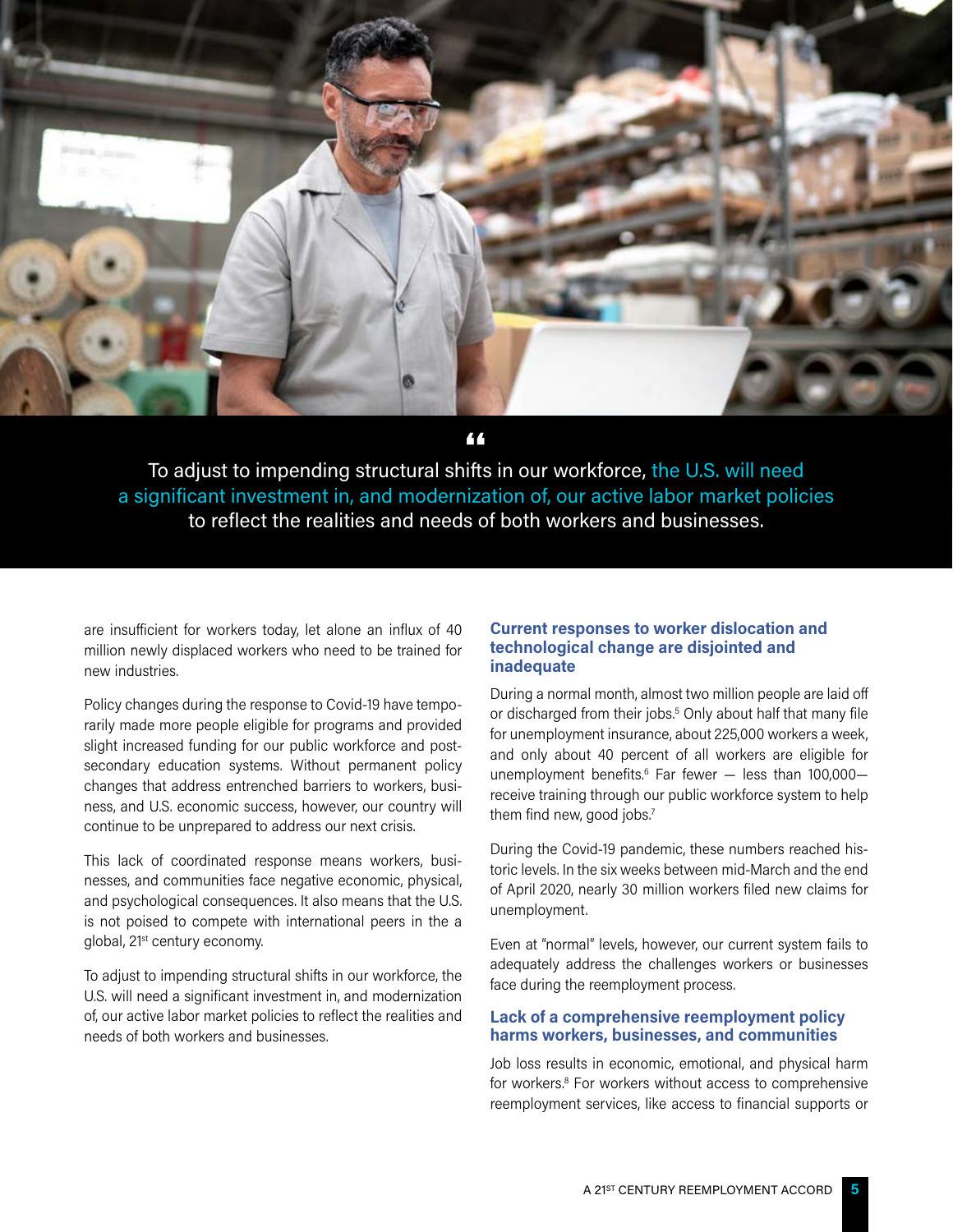# **MODERNIZING REEMPLOYMENT: FEDERAL AND STATE EFFORTS**

#### **Universal Dislocated Worker Proposal**

The Obama administration announced a proposal for a "Universal Dislocated Worker Program" that would provide job search assistance, training, and other benefits for up to million dislocated workers. The program would provide access to reemployment services for all workers, a \$4,000 training award for up to two years, a weekly stipend to support childcare, transportation, and other expenses for 78 weeks, in addition to access to 26 weeks of UI benefits, and a up to \$4,500 for allowances for relocation and job search expenses.

The proposal was never adopted by Congress, but components were written in to WIOA when it was passed in 2014.

#### **Trade Adjustment Assistance**

The U.S. has also already acknowledged the need for worker training, income support, and access to support services supported at the federal level, but only *for some workers*. Trade Adjustment Assistance — programs that help workers who lost their jobs because of the impact of foreign trade — is the one reemployment program in our country that most closely maps with needs of dislocated workers and businesses addressing technological change.

The program does have limited allowable use of funding for support services, but workers who are certified under TAA qualify for robust wage replacement and training subsidies. Recent updates to the regulations are intended to improve alignment with local employer needs and make it even more efficient.

With this improvement, TAA is the closest program in the U.S. that matches what workers need with industry demands. Replicating — and modernizing TAA services for all workers — would provide parity and equity for all workers, regardless of the reason for their job loss.

#### **Michigan's No Workers Left Behind**

In 2007, Michigan launched "No Worker Left Behind" (NWLB). NWLB provided workers with training benefits of up to \$5,000 for two years. Any adult worker earning under \$40,000 could apply for the training support through the local workforce centers, Michigan Works!. Michigan supported the costs for the program initially by blending funding available through the predecessor to WIOA, the Workforce Investment Act (WIA) funds, TAA grants, and TANF funding. After early success, Michigan aggressively sought supplementary discretionary federal funds under TAA and WIA national grant programs. In 2008, the state budget included a \$15 million investment in the program, as well.

In response to success in Michigan, Maine and Connecticut also implemented pieces of NWLB.

Between 2007 and 2010, nearly 150,000 workers enrolled in training through NWLB, and dislocated workers in Michigan were nearly four times more likely to be enrolled in training than the national average. Of those enrolled in training in Michigan, nearly 75 percent were in training over a year, compared to 25 percent of workers nationally. Notably, Michigan achieved this success during 2008 and 2009 — during the worst recession in decades.

NWLB participants were eligible for up to \$10,000 — over two years — for training for an in-demand occupation. Training was provided by community and technical colleges and other education providers. NWLB offered continued training for incumbent workers and continued supports to ensure retention in employment through work with employers through Michigan Skills Alliances. Those involved with running NWLB credit the high employment — particularly employment in the field workers trained for — with this relationship built by the state's industry partnerships.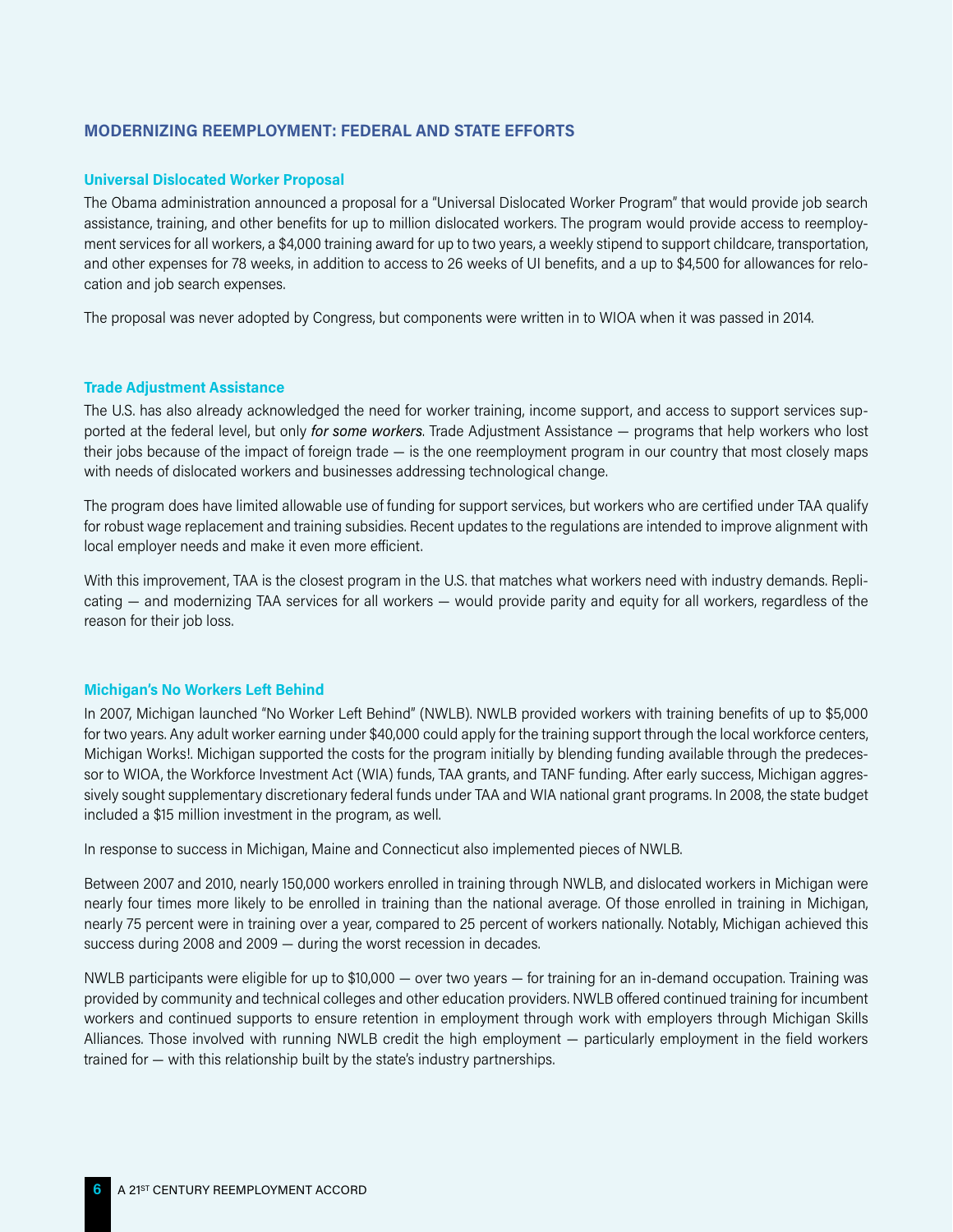# Without a comprehensive reemployment system that supports workers' needs, meets business demands, and focuses on what's happening in a local community, workers only chance of support is to rely on meager safety net programs - like Temporary Assistance for Needy Families and the Supplemental Nutrition for Assistance Program– to meet basic needs.

connections to job training, the effects are even more severe.9 Research suggests that workers who lose their jobs bear economic costs of up to three years lost wages, factoring in time spent unemployed, lower wages in subsequent employment, and associated job insecurity that continues for up to a decade after someone loses their job.10 But, as discussed below, providing comprehensive reemployment services can mitigate this impact for workers and their families.

A lack of a comprehensive reemployment strategy that matches workers who lose their jobs with the skills necessary to succeed in jobs of the 21<sup>st</sup> century means businesses cannot find workers to fill open positions today. Over the next decade, the majority of jobs will require some sort of training after high school, but not a four year degree, and yet too few workers can access the skills necessary to fill job openings.<sup>11</sup> According to hiring managers in one national survey, job openings cost business on average \$800,000 each year.12 In the manufacturing industry alone — one of the first industries impacted by technological change and a mismatch of worker skills and business needs  $-2.4$  million unfilled positions between 2018 and 2028 could have a potential economic impact of \$2.5 trillion on the U.S. economy in lost wages, spending and business growth.<sup>13</sup>

Communities with high level of worker displacement experience wide reaching negative impacts: Children in communities with high levels of worker displacement score lower on achievement tests. Communities with high levels of worker displacement have reduced levels of homeownership, and therefore lower tax basis to invest in education and other local priorities. And workers who have been dislocated are 14 percent more likely to be arrested than the general public.<sup>14</sup>

# **Lack of comprehensive reemployment policy creates inefficient incentives for workers who need basic services and training**

All workers who lose their job face challenges. Without a comprehensive reemployment system that supports workers' needs, meets business demands, and focuses on what's happening in a local community, workers only chance of support is to rely on meager safety net programs - like

Temporary Assistance for Needy Families and the Supplemental Nutrition for Assistance Program — to meet basic needs. Both TANF and SNAP programming are critical resources for families in poverty and could offer supports for training and worker success in that training. Both, however, reach far too few recipients. And for those who can qualify, SNAP and TANF also have significant barriers to training that make them incompatible with helping workers return to a rapidly evolving workforce.

Under SNAP, able-bodied adults without dependents (ABAWDs) are only eligible for benefits for twelve weeks over any three-year period. During the recession, when states were generally able to waive this restriction, longer access to food benefits enabled workers to access — and succeed in — training necessary to access family sustaining jobs.

Even within the small SNAP Employment and Training (E&T) program, created to help food stamp recipients gain skills, training, or experience and increase their ability to obtain regular employment, non-federal matching requirements for accessing public dollars make it difficult for community organizations to even draw down federal dollars to support training or other services necessary for workers' reemployment.

Federal funding for TANF has been frozen at the same level, approximately \$16.5 billion, since 1996. Adjusted for inflation, this means funding for the program has declined by a third over the last twenty years.15 Of this declining investment, less than half is spent on core services for TANF participants including basic cash assistance, child care, and work-related activities — with the remaining funds transferred to other programs or activities.16 Eleven states spent less than 25 percent of their combined funds for core services in FY 2018.17

For those who can access TANF benefits, it's difficult for recipients to enroll in training that can lead to good jobs. Certain "non-core" activities directly related to employment including pre-employment and other training programs only satisfy work participation rate requirements *after* participants have completed twenty hours of work in a given week.18 For participants in a full-time pre-employment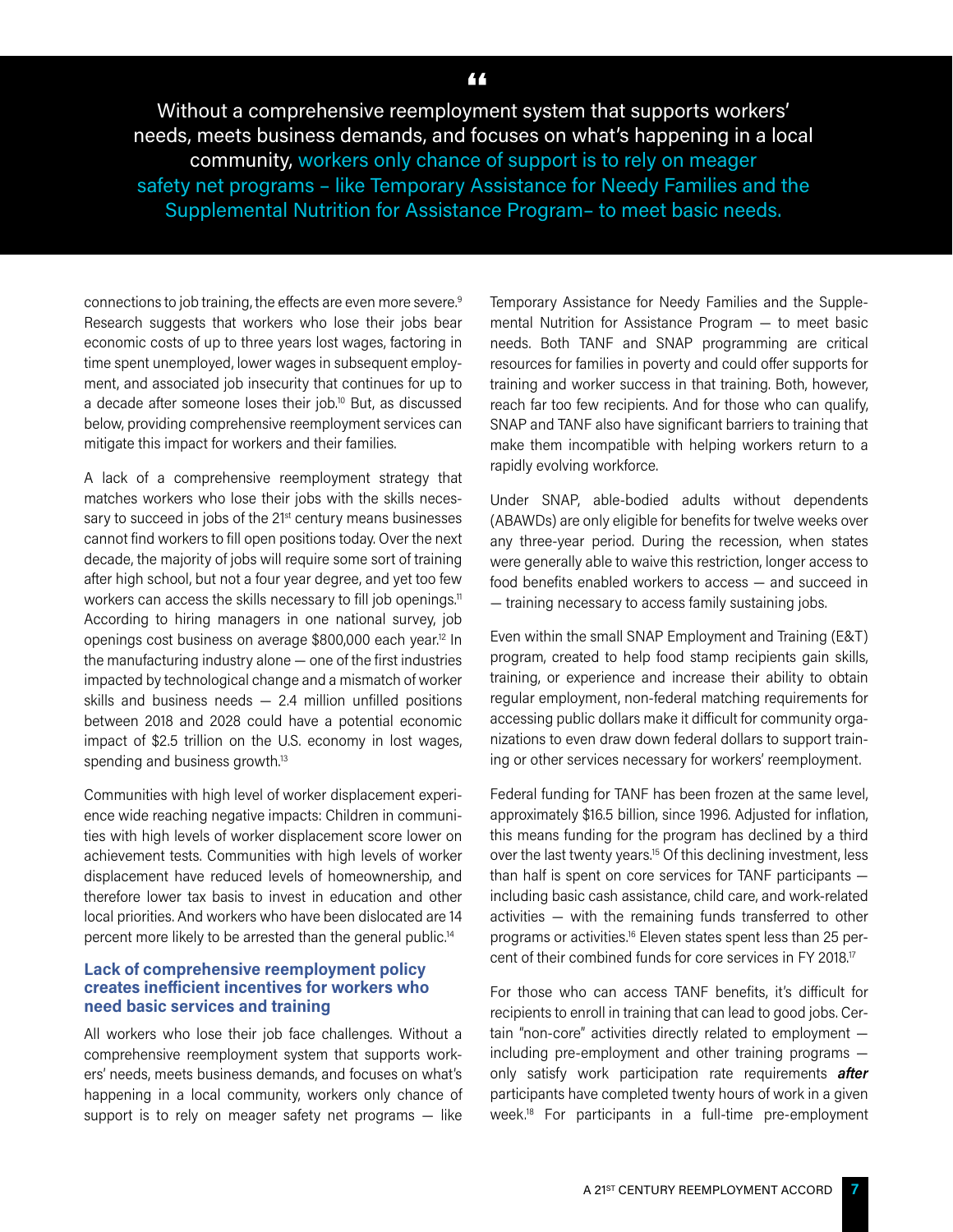training program, there aren't enough hours in the week to complete twenty hours of another job. Even if TANF is restructured to eliminate some of the barriers to accessing training, funding restrictions mean states are already tasked with doing more with less.

It is also inefficient and ineffective to expect safety net programs to stand in place of reemployment programs. The U.S. needs a change.

## **Current programs face universal challenges inadequate funding, lack of focus on structural unemployment, complicated eligibility, and lack of support for business engagement**

In the U.S., after job loss, workers may be able to access resources under a patchwork of federal and state programs, based on how, when, and where they lost a job. None of these programs — in their current form — has the capacity to serve those currently looking for jobs, let alone an influx of 20 million new displaced workers.

Currently, workers who have lost their jobs may be eligible for any of several programs geared towards mitigating the impact of unemployment and making it easier for them to find a new job. The largest and most relevant of these programs to worker dislocation because of automation, technology, and AI are Unemployment Insurance; Trade Adjustment Assistance; Workforce Innovation and Opportunity Act (WIOA) Dislocated Worker State Grants and National Reserve funds; Reemployment Services and Eligibility Assessment.

There are unique challenges and opportunities in each of the programs that help workers on their path to reemployment. Reemployment programs also share four primary shortcomings:

**n Inadequate funding:** Technological change in the workplace will necessitate a modernized, expanded reemployment strategy that offers robust training and support services to workers and ensures businesses are informing and bought in to the process. This will require investing in workforce at higher levels than our country has in the past.

This underinvestment is already putting the U.S. behind our international peers. According to a 2019 report from the White House Council of Economic Advisors, the U.S. invests in active labor market policy at levels lower than every other industrialized country except for Mexico. In order to reach even the median level of investment of other industrialized countries, we would need to invest \$80 billion more annually.<sup>20</sup> The U.S. cannot compete in a

| <b>Current Policies and Programs</b>                                                                                      | <b>Wage Insurance</b>                                      | <b>Access to Training</b>                                                          | <b>Investment in</b><br><b>Support Services</b>                                         | <b>Supports for retention</b><br>and industry<br>engagement                               |
|---------------------------------------------------------------------------------------------------------------------------|------------------------------------------------------------|------------------------------------------------------------------------------------|-----------------------------------------------------------------------------------------|-------------------------------------------------------------------------------------------|
| Unemployment Insurance: Partial<br>wage replacement over 4-12 weeks to<br>cover expenses as workers look for a<br>new job | Primary use                                                | No                                                                                 | No                                                                                      | Can be used to supple-<br>ment wages from job<br>sharing in some states                   |
| Trade Adjustment Assistance: \$450<br>million per year program that helps<br>workers dislocated by trade                  | Yes, \$10,000 over two<br>years, more for older<br>workers | Yes, quasi-entitlement<br>for training if can show<br>employment<br>opportunities  | Yes, for relocation<br>expenses, but not for<br>childcare expenses.                     |                                                                                           |
| Dislocated Worker under WIOA: about<br>\$1 billion annually allocated to states<br>through the public workforce system    | N <sub>o</sub>                                             | Yes, but only about 15%<br>of workers served<br>received training in PY<br>2017.19 | Yes, but only about 5%<br>received in PY 2017.                                          | Yes, retention up to 12<br>months after placement.<br>Limited use and funding,<br>though. |
| <b>RESEA</b>                                                                                                              | No, but provided to<br>workers who are on UI.              | No, but makes partici-<br>pants aware of WIOA<br>funds available for<br>training.  | No, but makes<br>participants aware of<br>WIOA funds available<br>for support services. | No, but makes participants<br>aware of WIOA funds<br>available for retention<br>supports. |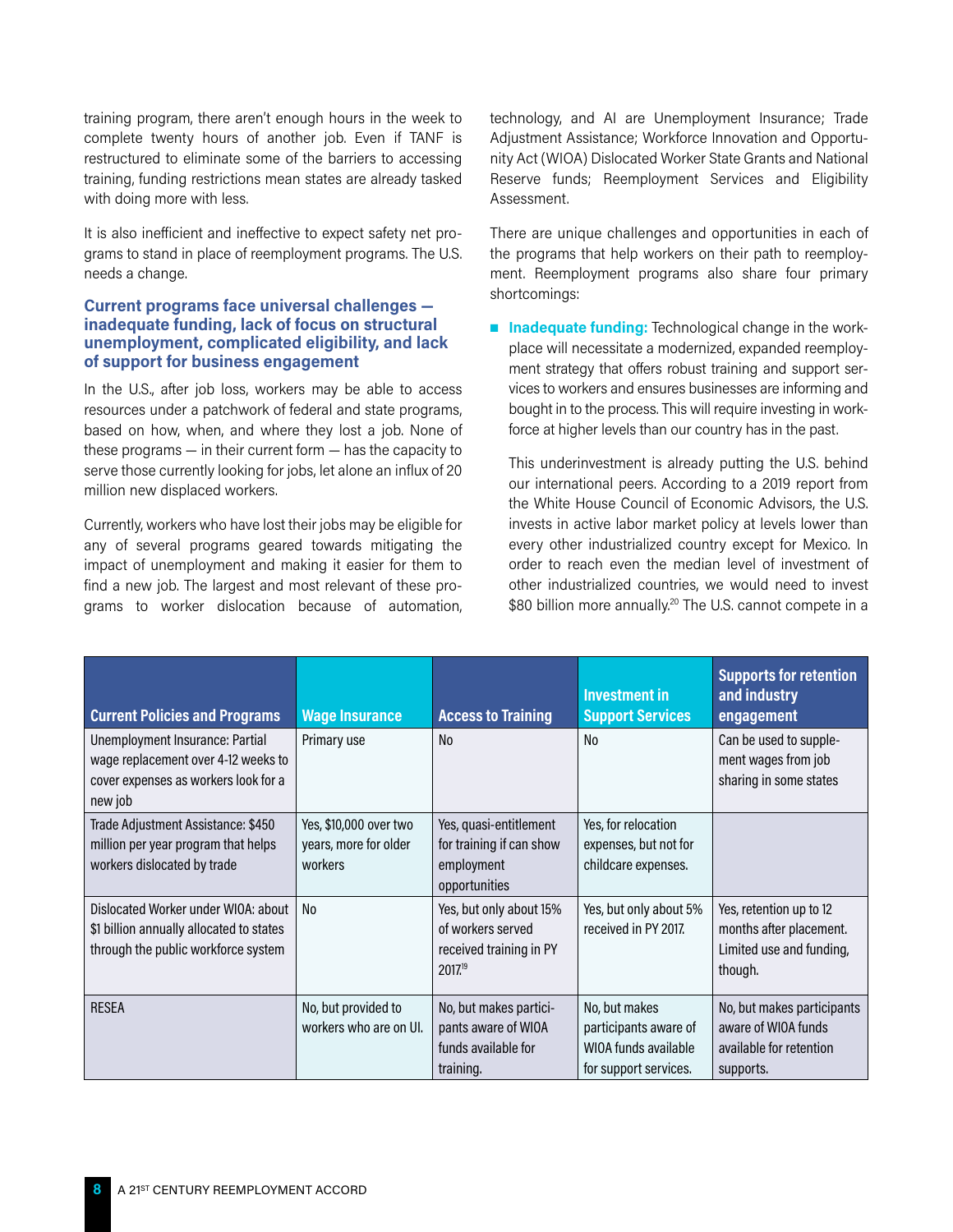The U.S. cannot compete in a global, 21st century economy if we **"**do not invest in our greatest economic asset — workers.

global, 21<sup>st</sup> century economy if we do not invest in our greatest economic asset — workers.

Yet instead of moving in this direction, workforce and reemployment programming in the U.S. has seen across the board decrease in real funding over the past two decades.21 WIOA state grant funding for dislocated workers has declined by 40 percent in the last two decades. Between 2013–2017, the number of workers who receive training through the Dislocated Worker program fell from almost 85,000 to just under 47,000, showing the system is still able to serve significant numbers of workers, but thousands fewer than with adequate investment.<sup>22</sup> Even for workers who are served with WIOA funding, access to training and support services — two allowable uses of funds critical to workers' ability to find new jobs — is often limited because states and local areas are forced to stretch already limited public dollars.

States also provide services to workers who have, or are about to, lose their job with funding under their Dislocated Worker State Grants. States provide both services to workers through the American Jobs Center — career services and training — and through Rapid Response Services for laid-off workers, which provide counseling, information on the local labor market, connections to UI, and information on education and training. Because of our massive underinvestment in our public workforce system, however, states are often effectively limited to providing lower-touch services, spread out across many workers, rather than the higher-touch and more effective training and support services they could provide if funded at an appropriate capacity.

■ Responding to cyclical, not structural, unemploy**ment:** Technological change in the workplace will eliminate some jobs. It also will create many new jobs — occupations that do not exist today and for which workers would need training to access and succeed.<sup>23</sup> To prepare workers to fill these new jobs — jobs that will be critical to business competitiveness in the  $21^{st}$  century economy  $$ reemployment programs will need to provide access to industry-driven training programs that respond to rapidly changing workplace requirements.

Right now, programs prioritize support for workers to weather economic downturns and return to a job similar to the one they lost. For example, workers are often ineligible for UI payments if they are in training programs, under the assumption that if someone is training for a job for which they need twelve weeks to prepare, they are not upholding responsibility to search for a job today. Because of historic underfunding, even our nation's public workforce system  $-$  and funding for dislocated workers  $-$  is often forced to prioritize lower cost services for more individuals rather than offer a small number of workers training opportunities.

■ Restrictive qualification processes that limit access **to training and wage insurance:** As discussed above, far more workers lose their jobs than access training or income support under WIOA, TAA, UI or other programs. And the workers who are served by programs are not representative of the broader workforce, with white and older workers overrepresented.<sup>24</sup> This disconnect between workers served and those who lose a job is part because of restrictive program eligibility.

Unemployment insurance, for example, provides two million new workers each week with access to cash benefits, about \$30 billion in 2019, financed through a tax on most employers of about \$42 a year per worker. The program has limited eligibility, however, covering only about 27 percent of unemployed workers, down from 36 percent of workers in 2007.25 Part-time workers or those without recent labor market attachment, for example cannot claim benefits. For those who do receive benefits, UI covers only about 40 percent of lost wages.

As discussed above, Trade Adjustment Assistance for Workers (TAA) has been classified as the most generous reemployment program today for U.S. workers.26 It provides certified workers with cash assistance for up to 156 weeks, access to training<sup>27</sup> including that provided in community and technical colleges or on the job, and eligibility for a tax credit that covers 80 percent of workers' monthly health insurance premiums.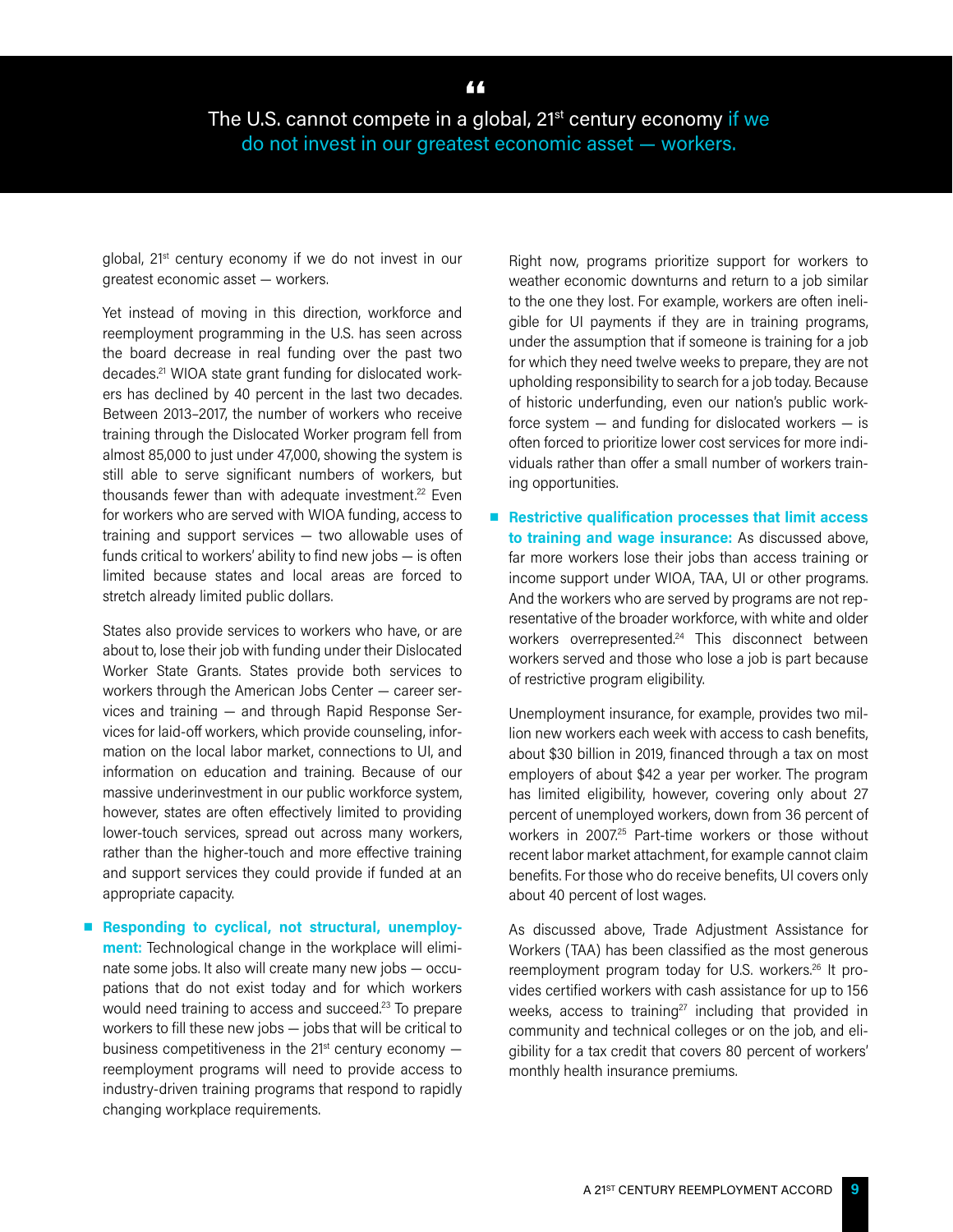Effective reemployment strategies would provide training and education — and the support services to succeed in it — to transition into new jobs of the 21st century.

# **Workers currently served by dislocated worker and reemployment services**

- Workers 45 and older are nearly half of all those served by WIOA DW funding and nearly 75% are white, when only 60% of adults 18-64 are white.
- 65% of TAA participants are white, and the median age is 52.

#### **Snapshot of workers excluded from programs**

- **Norkers** with nontraditional employment relationships, like gig workers, are unable to claim benefits or access training dollars.
- **People of color are underrepresented among people** who access reemployment and dislocated worker programs.

Accessing benefits under TAA can be difficult, however. Eligibility is limited to workers displaced by trade.<sup>28</sup> In order to access to TAA benefits, a representative of a group of workers files a petition with the US Department of Labor (DOL). DOL decides whether to certify the group as meeting statutory requirements and notices the state in which the business operates. Workers are then noticed of the availability of benefits.

In part because of this narrow eligibility and arduous certification process, the program serves a small number of workers. In 2018, the program served about 77,000 workers, although since 2014, that number has varied between 58,000 – 127,000.29

 $\blacksquare$  Insufficient alignment between programs for dislo**cated workers and industry:** There has been significant improvement in alignment of workforce, education, and social service programs in recent years, but there is still more the federal government needs to do to improve how the systems interact on the ground.

Reemployment Services and Eligibility Assessment (RESEA) is a program that provides UI claimants determined to be most likely to exhaust benefits with access to targeted reemployment services provided through the public workforce system.30 Participants develop an individual reemployment plan and are provided information on available training and support services available through their local area.

However, many of these programs lack a formal connection to industry partners who will reemploy workers. Training provided within industry or sector partnerships has been shown to lead to higher rates of employment and retention — for participants, as well as higher wages and significant employer satisfaction. There is currently no dedicated federal funding to support industry partnerships, however, meaning local areas across the country struggle to start and sustain these partnerships despite their significant benefits to workers and businesses.

#### **Shifting to what works**

While the current health crisis and its economic impact may create an unprecedented number of workers in need of training and supports, $31$  the specific needs of workers and businesses impacted are not unprecedented. They are well understood — and so are the potential solutions.

Effective reemployment strategies would provide income supports that help workers pay mortgages or rent and access to childcare so they can successfully navigate the job search process. Effective reemployment strategies would provide training and education — and the support services to succeed in it  $-$  to transition into new jobs of the 21<sup>st</sup> century. And, because of the increased likelihood these new jobs will be different from their old — new industries, different skills, increased or shifted hours — services to help increase worker retention will be critical to ensuring workers can keep these jobs and stabilize businesses' productivity.

In surveys of unemployed workers, these services are most cited as those critical to empowering a person's reemployment.32 And, as discussed below, evaluations of workforce and education programs show each of these components has a positive impact on workers' future wages and job retention. Increased retention means costs associated with filling open positions are lower for businesses and employers can be more productive and efficient, empowered to compete in a global, 21<sup>st</sup> century economy.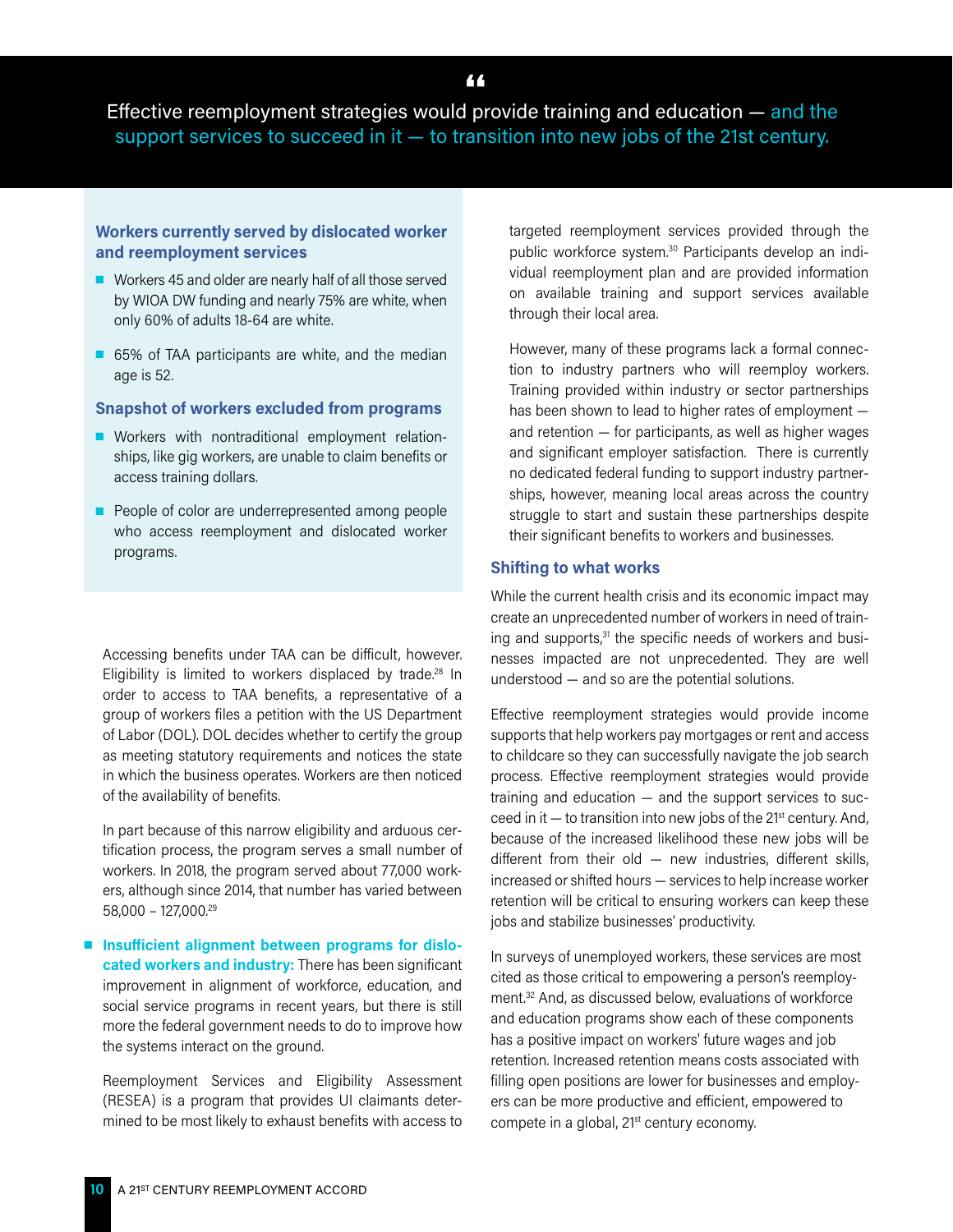## **WHO SHOULD QUALIFY FOR REEMPLOYMENT PROGRAMS**

Businesses, workers, and communities face harm when workers lose their jobs and when jobs linger open, regardless of the cause for either of these challenges. Modernizing reemployment policy in the U.S. necessitates a broad, inclusive definition of who qualifies. This definition should include:

- Unemployed
- Unemployed who have lost their job
- Underemployed
- Voluntary and involuntary part time workers
- Discouraged workers
- Contract workers
- Marginally attached workers
- Long-term unemployed

To successfully address challenges faced by dislocated workers and meet the needs of both workers and businesses, a successful U.S. reemployment strategy must include the following provisions:

**Prioritize universal access to training,** instead of only focusing on rapid reemployment or responding to cyclical unemployment by undervaluing the importance of skills, empowering workers to efficiently develop in-demand skills businesses need to compete in a global economy.

Job loss associated with the current crisis and its economic impacts will force workers to switch occupations in order to find long-term employment opportunities, meaning training will be vital to their ability to find a good job with wages sim-

84% of voters support skills to automation.

ilar to their previous job. Dislocated workers are 50 percent more likely to take a pay cut when training for anyone they switch industries, largely who loses their job because of inconsistent or insufficient access to training for an in-demand occupation.<sup>33</sup> For jobs

that require some postsecondary education but not a fouryear degree, the impact is even more stark — almost 60 percent of these workers face a pay cut when switching occupations or industries.

Training in an in-demand industry can be vital for all workers. For those dislocated because of structural shifts in our labor market, it is even more critical to mitigate future wage loss associated with changing industries. Evaluations link the provision of job training — including short-term, industry-driven training programs — to increased wages and retention when

compared to dislocated workers who didn't have access to or complete training programs.

Studies have shown higher wage returns for dislocated workers who receive training both on the job<sup>34</sup> and through community or technical colleges.35 One study in Washington State, for example, found that among dislocated workers who took one-year courses at a community college, women saw an *increase* in wages of 10% from their prior employment and men saw an increase in wages of 7%. Across programs, the key driver of increased wages for workers is access to training in an in-demand industry that leads to industry-recognized credentials.36

**Policy recommendation:** Amend WIOA to create eligibility for Dislocation Reskilling Accounts for all workers who lose their jobs. Availability of funding would be based on a sliding

Industry or Sector Partnerships are workforce collaboratives comprised of key stakeholders in an industry. The partnership is a working group focused on identifying shared goals and needs of the industry in a local area.

scale where workers earn credits based on their time in the workforce and based on their current wage levels. Workers with high wages and a short time in the workforce — would have a smaller "bank" of training credits. As workers longevity in the workforce extends, they would earn credits more quickly. Workers earning lower wages would accumu-

late training credits more quickly. This proposal should be supported by a one-time investment of \$30 billion and a continuing appropriation of \$5 billion annually.<sup>37</sup>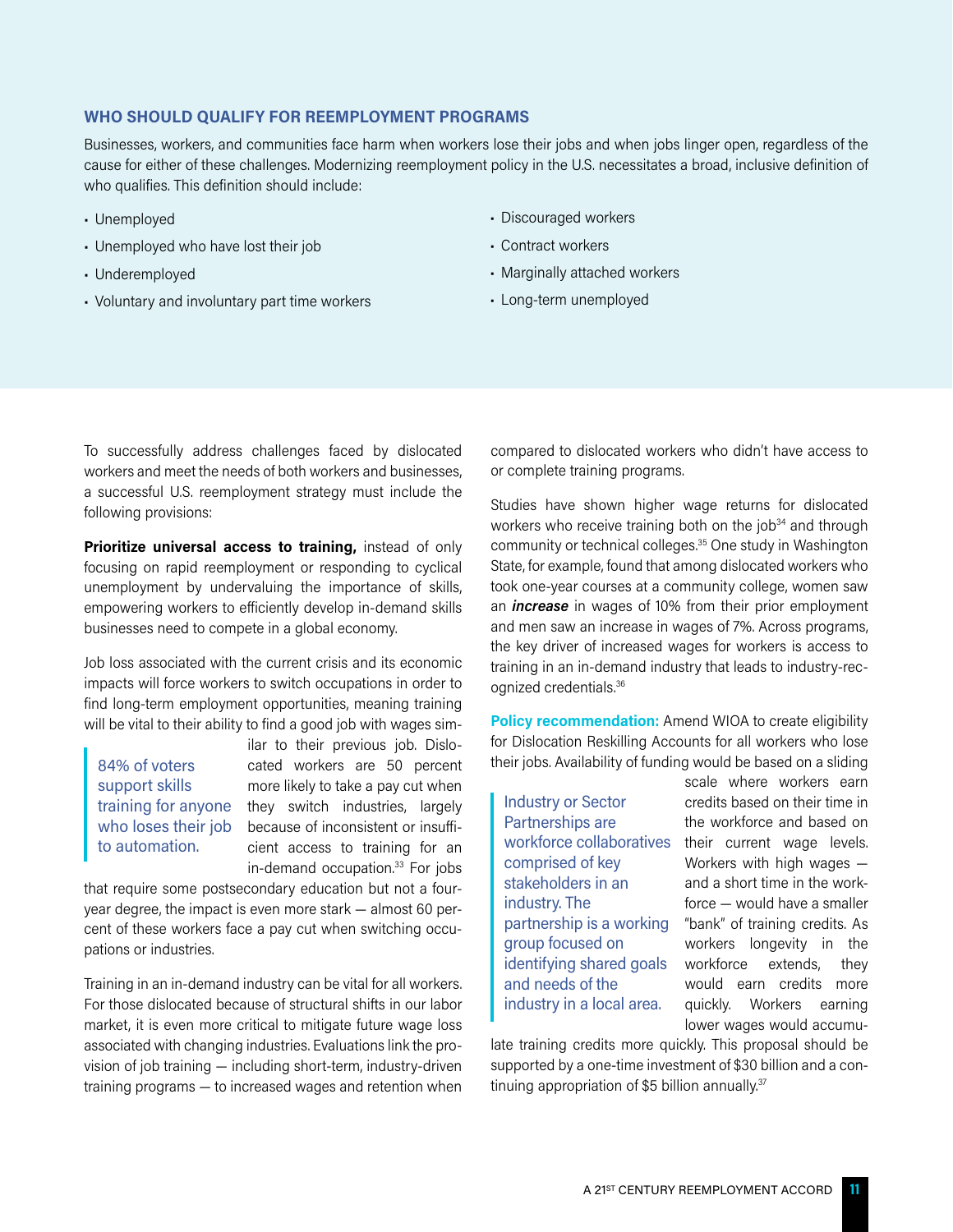Workers who have access to income supports are more likely to find a good job and have improved job retention once reemployed.

**Ensure training meets industry demands and that employment sticks** by supporting retention through ongoing worker supports and with connections to industry or sector partnerships.

89% of voters want policy to help businesses work together to efficiently train workers on new technology and 82% want government and businesses to work together to upgrade all workers' technological skills.

Training provided in in-demand industries through engagement with employers through industry or sector partnerships has been shown to increase participant earnings in the short-term and after more than two years after training.38 Studies focused on dislocated workers specifically have shown similar, positive, effects.<sup>39</sup> Programs across these studies

have several things in common — training provided in partnerships with community organizations or other education providers and multiple businesses and combined with robust support and retention services.

Replicating these partnerships — and providing federal funding to ensure robust support and retention services discussed below — will be a critical component of modernizing U.S. reemployment strategies.

**Policy recommendation:** Create a network of 21<sup>st</sup> Century Industry Partnerships to truly scale industry and sector partnerships across industries, in all local areas, and to address challenges associated with technological change in the workplace. These partnerships could be supported by an ongoing funding mechanism linked to an employer-based tax, with an offset for employer contributions to a partnership. For example, typically the effective employer tax rate for the Federal Unemployment Tax Act is .6 percent on the first \$7,000 of employee wages. If that rate were increased by just .03 points (\$2.10 per employee) to .63 percent, it would generate approximately \$315 million in annual revenue. Employers could claim a credit against the additional tax for contributions to industry or sector partnerships.

**Mitigate effect of unemployment on communities, workers and the economy** by providing workers with extended income support while they train for a new job.

Income support, including Unemployment Insurance, is an important income stabilizer for workers after job loss.<sup>40</sup> Workers who receive unemployment insurance are able to minimize the reduction in their spending on things like their mortgage, student loan payments or child care expenses spending that ensures they have the time and space to train for a new job and invest time in a job search.

Workers who receive income supports for an adequate amount of time  $-$  from 18 months to two years  $-$  have increased wages in their new employment and are more likely to maintain that employment in the years following their dislocation.41 Workers who have access to income supports are more likely to find a good job and have improved job retention once reemployed.<sup>42</sup> Access to benefits for one year has also been shown to reduce transitions between UI

76% of voters support providing income supports to individuals who lose their job due to automation while they are retraining and looking for a new job.

and means tested programs serving workers with less immediate workforce attachment, like SNAP and TANF.<sup>43</sup>

Income support also helps stabilize the U.S. economy. During the 2008 recession, Unemployment Insurance kept incomes of more than 5 million people above poverty line. One study estimates that

income supports through UI and emergency benefits, "closed the associated gap in real gross domestic product by nearly one fifth (18.3 percent) during the Great Recession.<sup>44</sup> "During times of high unemployment, studies have also found that each dollar of unemployment benefit paid results in \$1.55 to \$2.00 of economic activity.<sup>45</sup>

**Policy recommendation:** Establish a **Federal Reemployment Distribution Fund** that provides funding for states to draw down to support wage insurance for dislocated workers. This fund could be administered parallel to our current UI system, at the state level, providing states with flexibility to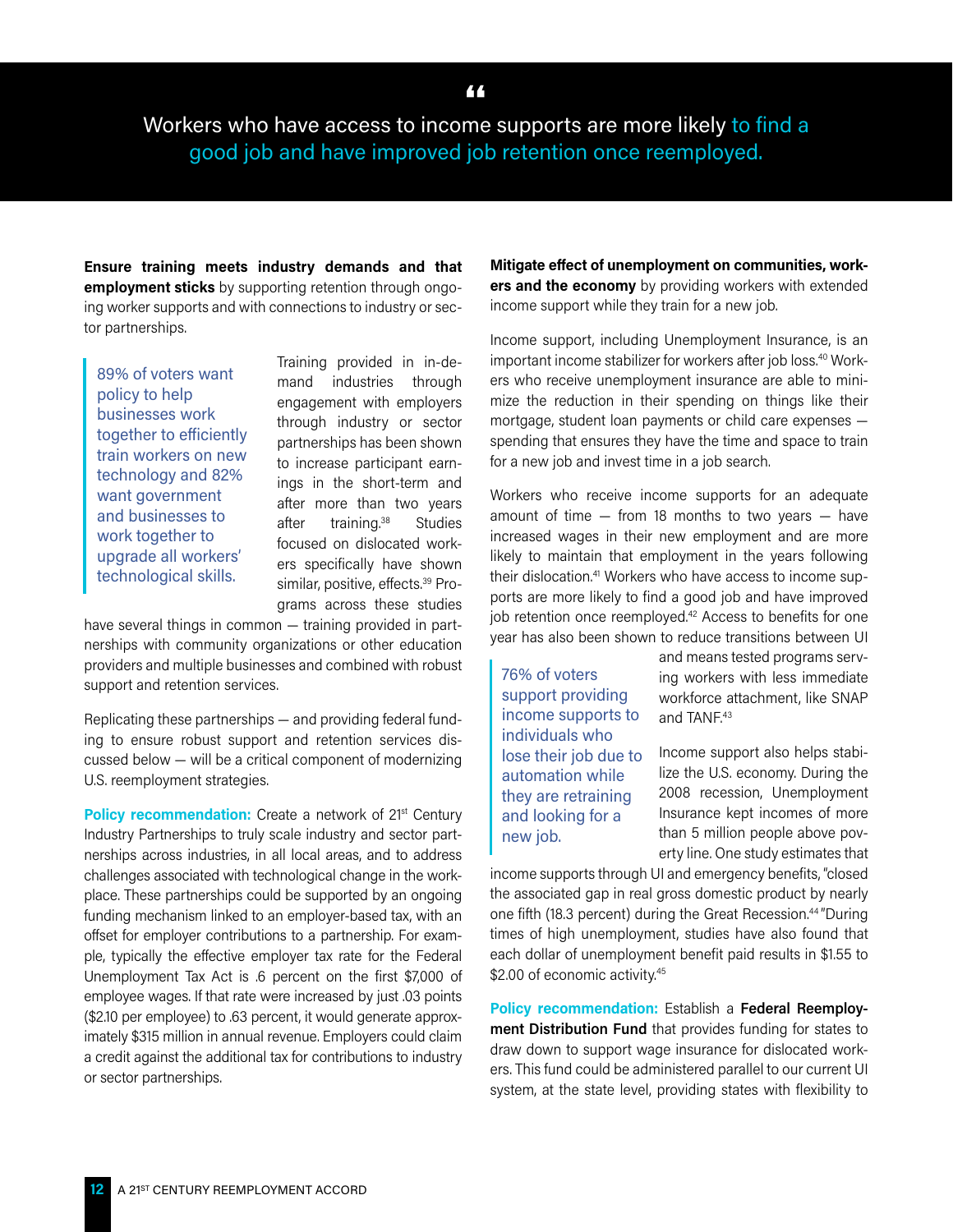

Workers' needs for continued training and education, mentorship, access to **"**affordable childcare and transportation continue after starting a new job and access to these services improves worker retention once reemployed.

draw down funds as claims increase and with the ability to customize expenditures to their state needs.46

**Set workers up to be successful in this training by maximizing access to support services** for participants in training programs, including access to childcare, transportation, health care, relocation expenses, and job search assistance.

Support services improve the likelihood that workers can access and succeed in training necessary for reemployment.47 Availability of support services has been linked to increased enrollment in job training programs by unem-

76% of voters want the government to provide support services to individuals who lose their job due to automation while they are in retraining programs.

ployed workers.48 Access to a child care subsidy has been shown to increase rates of enrollment in community college and other job training programs.<sup>49</sup> In one survey, 48 percent of low-income participants in job training programs who received child care said they would have been unable to complete their training program without access to the

support.<sup>50</sup> In one community college-based training program, participants with access to support services including child care, case management, and transportation assistance were more than twice as likely to obtain a degree or credential compared to students without those supports.<sup>51</sup>

Workers' needs for continued training and education, mentorship, access to affordable childcare and transportation continue after starting a new job and access to these services improves worker retention once reemployed.52 Workers who have struggled financially while unemployed need continued access to subsidies to support childcare payments or access to reliable transportation in order to maintain their new job. For workers who had access to mentoring groups, maintaining connections with these relationships can help them weather challenges faced by returning to work.

Investing in continued support for worker retention minimizes costs associated with recruiting a new employee, increases productivity, reduces absenteeism and safety incidents, and has been shown to increase quality in service sector workers.<sup>53</sup>

**Policy recommendations:** Increase investments in WIOA and empower states and local areas to target these increased investments to providing support services to recipients of Dislocation Reskilling Accounts. To maximize retention and success in a new job, these services should be available to workers during the transition period in a new job, as well. Congress should invest at least \$5 billion annually, in new funding to WIOA state formula grants, to support childcare and other support service costs for workers reskilling and upskilling to fill in-demand occupations.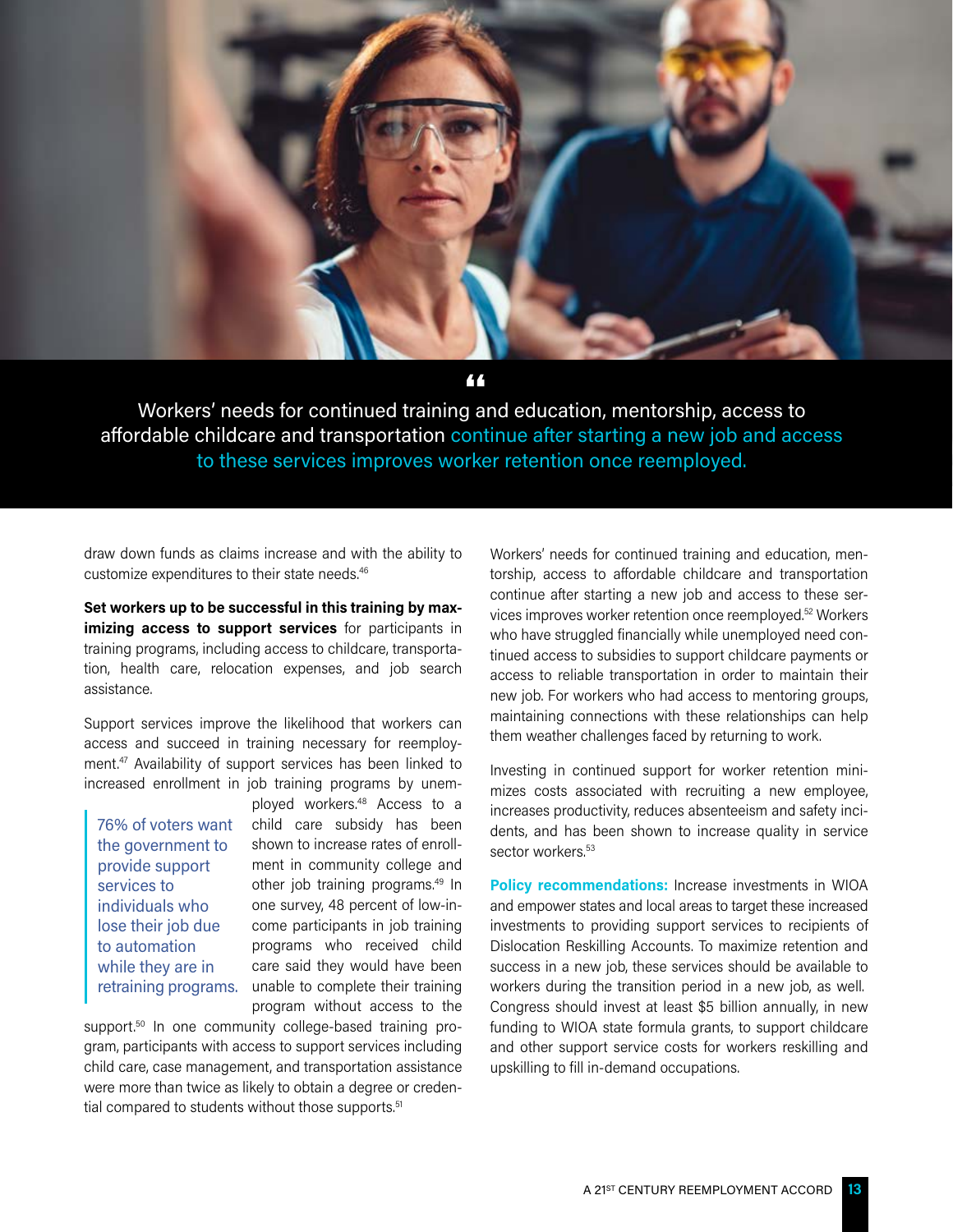# **Endnotes**

- <https://www.ahla.com/covid-19s-impact-hotel-industry>
- 2 [http://d22f3d5c92fe72fd8ca1-d54e62f2f7fc3e2ff1881e7f0cef284e.r22.cf1.](http://d22f3d5c92fe72fd8ca1-d54e62f2f7fc3e2ff1881e7f0cef284e.r22.cf1.rackcdn.com/Memo%20Attachments/NRF%20FINAL%20letter%204.16.20%20Treasury%20Fed.pdf) [rackcdn.com/Memo%20Attachments/NRF%20FINAL%20letter%20](http://d22f3d5c92fe72fd8ca1-d54e62f2f7fc3e2ff1881e7f0cef284e.r22.cf1.rackcdn.com/Memo%20Attachments/NRF%20FINAL%20letter%204.16.20%20Treasury%20Fed.pdf) [4.16.20%20Treasury%20Fed.pdf](http://d22f3d5c92fe72fd8ca1-d54e62f2f7fc3e2ff1881e7f0cef284e.r22.cf1.rackcdn.com/Memo%20Attachments/NRF%20FINAL%20letter%204.16.20%20Treasury%20Fed.pdf)
- 3 MIT Technology Review Insights, Covid-19 and the workforce, [https://](https://mittrinsights.s3.amazonaws.com/AIagenda2020/Covid19workforce.pdf) [mittrinsights.s3.amazonaws.com/AIagenda2020/Covid19workforce.pdf](https://mittrinsights.s3.amazonaws.com/AIagenda2020/Covid19workforce.pdf)
- 4 [https://mittrinsights.s3.amazonaws.com/AIagenda2020/Covid19work](https://mittrinsights.s3.amazonaws.com/AIagenda2020/Covid19workforce.pdf)[force.pdf](https://mittrinsights.s3.amazonaws.com/AIagenda2020/Covid19workforce.pdf)
- 5 <https://www.bls.gov/news.release/jolts.nr0.htm>
- 6 <https://www.dol.gov/ui/data.pdf>
- 7 [https://www.doleta.gov/performance/results/Quarterly\\_Report/2018/](https://www.doleta.gov/performance/results/Quarterly_Report/2018/Q3/WIOA_Dislocated_Worker3_31_2019Rolling_4_QuartersNQR.pdf) [Q3/WIOA\\_Dislocated\\_Worker3\\_31\\_2019Rolling\\_4\\_QuartersNQR.pdf](https://www.doleta.gov/performance/results/Quarterly_Report/2018/Q3/WIOA_Dislocated_Worker3_31_2019Rolling_4_QuartersNQR.pdf)
- 8 Research into the impact of dislocation on workers shows most workers reported high levels of stress, depression, and anxiety after job loss. In one study, half of the unemployed respondents reported avoiding social contact with their social network; 43% reported being "quick to anger"; and 13% reported substance dependency. Borie-Holtz, Van Horn, & Zukin, 2010
- 9 Workers unemployed for longer than 6 months are twice more likely to fall below the federal poverty level than those who find jobs within six months. [https://www.urban.org/sites/default/files/publica](https://www.urban.org/sites/default/files/publication/23921/412887-Consequences-of-Long-Term-Unemployment.PDF)[tion/23921/412887-Consequences-of-Long-Term-Unemployment.PDF](https://www.urban.org/sites/default/files/publication/23921/412887-Consequences-of-Long-Term-Unemployment.PDF)
- 10 [https://www.annualreviews.org/doi/full/10.1146/](https://www.annualreviews.org/doi/full/10.1146/annurev-soc-071913-043237#) [annurev-soc-071913-043237#](https://www.annualreviews.org/doi/full/10.1146/annurev-soc-071913-043237#)
- 11 Cite new mismatch
- 12 [http://press.careerbuilder.com/2017-04-13-The-Skills-Gap-is-Costing-](http://press.careerbuilder.com/2017-04-13-The-Skills-Gap-is-Costing-Companies-Nearly-1-Million-Annually-According-to-New-CareerBuilder-Survey)[Companies-Nearly-1-Million-Annually-According-to-New-CareerBuild](http://press.careerbuilder.com/2017-04-13-The-Skills-Gap-is-Costing-Companies-Nearly-1-Million-Annually-According-to-New-CareerBuilder-Survey)[er-Survey](http://press.careerbuilder.com/2017-04-13-The-Skills-Gap-is-Costing-Companies-Nearly-1-Million-Annually-According-to-New-CareerBuilder-Survey)
- 13 [https://documents.deloitte.com/insights/2018DeloitteSkillsGap](https://documents.deloitte.com/insights/2018DeloitteSkillsGapFoWManufacturing) [FoWManufacturing](https://documents.deloitte.com/insights/2018DeloitteSkillsGapFoWManufacturing)
- 14 [https://www.urban.org/research/publication/consequences](https://www.urban.org/research/publication/consequences-long-term-unemployment/view/full_report)[long-term-unemployment/view/full\\_report](https://www.urban.org/research/publication/consequences-long-term-unemployment/view/full_report)
- 15 Melissa Johnson and Katie Spiker, Broadening the Apprenticeship Pipeline [https://www.nationalskillscoalition.org/resources/publications/](https://www.nationalskillscoalition.org/resources/publications/file/Broadening-the-Apprenticeship-Pipeline_web.pdf) [file/Broadening-the-Apprenticeship-Pipeline\\_web.pdf](https://www.nationalskillscoalition.org/resources/publications/file/Broadening-the-Apprenticeship-Pipeline_web.pdf)
- 16 [https://www.acf.hhs.gov/sites/default/files/ofa/fy2018\\_tanf\\_moe\\_](https://www.acf.hhs.gov/sites/default/files/ofa/fy2018_tanf_moe_national_data_pie_chart_b508.pdf) [national\\_data\\_pie\\_chart\\_b508.pdf](https://www.acf.hhs.gov/sites/default/files/ofa/fy2018_tanf_moe_national_data_pie_chart_b508.pdf)
- 17 [https://www.acf.hhs.gov/ofa/](https://www.acf.hhs.gov/ofa/tanf-and-moe-spending-on-basic-assistance-work-education-training-activities-and-child-care-fy-2018) [tanf-and-moe-spending-on-basic-assistance-work-education-training](https://www.acf.hhs.gov/ofa/tanf-and-moe-spending-on-basic-assistance-work-education-training-activities-and-child-care-fy-2018)[activities-and-child-care-fy-2018](https://www.acf.hhs.gov/ofa/tanf-and-moe-spending-on-basic-assistance-work-education-training-activities-and-child-care-fy-2018)
- 18 TANF "core work activities" are unsubsidized employment, subsidized private sector employment, subsidized public-sector employment, work experience if sufficient private-sector employment is not available, on-the-job training (OJT), job search and job readiness assistance, community service programs, vocational educational training, and providing child care services to an individual who is participating in a community service program. 45 CFR Chapter II, Part 261.31
- 19 [https://www.doleta.gov/performance/results/WIASRD/PY2017/](https://www.doleta.gov/performance/results/WIASRD/PY2017/PY_2017_WIOA_and_Wagner-Peyser_Data_Book.pdf) [PY\\_2017\\_WIOA\\_and\\_Wagner-Peyser\\_Data\\_Book.pdf](https://www.doleta.gov/performance/results/WIASRD/PY2017/PY_2017_WIOA_and_Wagner-Peyser_Data_Book.pdf)
- 20 White House Council of Economic Advisors, Addressing America's Reskilling Challenge (2018) [https://www.whitehouse.gov/wp-content/](https://www.whitehouse.gov/wp-content/uploads/2018/07/Addressing-Americas-Reskilling-Challenge.pdf) [uploads/2018/07/Addressing-Americas-Reskilling-Challenge.pdf](https://www.whitehouse.gov/wp-content/uploads/2018/07/Addressing-Americas-Reskilling-Challenge.pdf)
- 21 [http://www.americasworkforce.org/latest-action-list/2019/9/19/](http://www.americasworkforce.org/latest-action-list/2019/9/19/investing-in-americas-workforce-a-national-imperative-for-the-21st-century) [investing-in-americas-workforce-a-national-imperative-for-the-21st-cen](http://www.americasworkforce.org/latest-action-list/2019/9/19/investing-in-americas-workforce-a-national-imperative-for-the-21st-century)[tury](http://www.americasworkforce.org/latest-action-list/2019/9/19/investing-in-americas-workforce-a-national-imperative-for-the-21st-century)
- 22 [https://www.doleta.gov/performance/results/WIASRD/PY2017/](https://www.doleta.gov/performance/results/WIASRD/PY2017/PY_2017_WIOA_and_Wagner-Peyser_Data_Book.pdf) [PY\\_2017\\_WIOA\\_and\\_Wagner-Peyser\\_Data\\_Book.pdf](https://www.doleta.gov/performance/results/WIASRD/PY2017/PY_2017_WIOA_and_Wagner-Peyser_Data_Book.pdf) p. 156.
- 23 Pasinetti, L. Structural Change and Economic Growth: A Theoretical Essay on the Dynamics of the Wealth of Nations; Cambridge University Press: Cambridge, UK, 1981; Saviotti, P.P.; Pyka, A. Economic development, qualitative change and employment creation. Struct. Chang. Econ. Dyn. 2004, 15, 265–287; Saviotti, P.P.; Pyka, A. Product variety,

competition and economic growth. J. Evol. Econ. 2008, 18, 323–347.

- 24 [https://www.doleta.gov/performance/results/WIASRD/PY2018/](https://www.doleta.gov/performance/results/WIASRD/PY2018/PY_2018_WIOA_and_Wagner-Peyser_Data_Book.pdf) [PY\\_2018\\_WIOA\\_and\\_Wagner-Peyser\\_Data\\_Book.pdf;](https://www.doleta.gov/performance/results/WIASRD/PY2018/PY_2018_WIOA_and_Wagner-Peyser_Data_Book.pdf) [https://www.](https://www.doleta.gov/tradeact/docs/AnnualReport18.pdf) [doleta.gov/tradeact/docs/AnnualReport18.pdf](https://www.doleta.gov/tradeact/docs/AnnualReport18.pdf)
- 25 [https://s27147.pcdn.co/wp-content/uploads/Closing-Doors-on-the-Un](https://s27147.pcdn.co/wp-content/uploads/Closing-Doors-on-the-Unemployed12_19_17-1.pdf)[employed12\\_19\\_17-1.pdf](https://s27147.pcdn.co/wp-content/uploads/Closing-Doors-on-the-Unemployed12_19_17-1.pdf)
- 26 Andrew Stettner, How to Respond to Job Losses from Technology, Trade and Policy Choices (2019) [https://tcf.org/content/report/](https://tcf.org/content/report/respond-job-losses-technology-trade-policy-choices/) [respond-job-losses-technology-trade-policy-choices/](https://tcf.org/content/report/respond-job-losses-technology-trade-policy-choices/)
- 27 In Program Year 2018, the average cost of training completed by participants was \$13,743. <Thttps://www.doleta.gov/tradeact/docs/> AnnualReport18.pdf
- 28 <https://www.doleta.gov/tradeact/docs/AnnualReport18.pdf>
- <https://www.doleta.gov/tradeact/docs/AnnualReport18.pdf>
- 30 Unemployment Insurance Policy Letter No. 03-17, [https://wdr.doleta.gov/](https://wdr.doleta.gov/directives/attach/UIPL/UIPL_03-17_Acc.pdf) [directives/attach/UIPL/UIPL\\_03-17\\_Acc.pdf](https://wdr.doleta.gov/directives/attach/UIPL/UIPL_03-17_Acc.pdf)
- 31 Harry Holzer, The US Labor Market in 2050: Supply, Demand and Policies to Improve Outcomes (2019) [https://www.pgpf.org/sites/default/](https://www.pgpf.org/sites/default/files/Holzer-The-US-Labor-Market-in-2050-Supply-Demand-and-Public-Policy.pdf) [files/Holzer-The-US-Labor-Market-in-2050-Supply-Demand-and-Public-](https://www.pgpf.org/sites/default/files/Holzer-The-US-Labor-Market-in-2050-Supply-Demand-and-Public-Policy.pdf)[Policy.pdf](https://www.pgpf.org/sites/default/files/Holzer-The-US-Labor-Market-in-2050-Supply-Demand-and-Public-Policy.pdf)
- 32 [https://www.heldrich.rutgers.edu/sites/default/files/products/uploads/](https://www.heldrich.rutgers.edu/sites/default/files/products/uploads/Getting_Back_to_Work_Full.pdf) [Getting\\_Back\\_to\\_Work\\_Full.pdf](https://www.heldrich.rutgers.edu/sites/default/files/products/uploads/Getting_Back_to_Work_Full.pdf)
- 33 [https://www.heldrich.rutgers.edu/sites/default/files/products/uploads/](https://www.heldrich.rutgers.edu/sites/default/files/products/uploads/Getting_Back_to_Work_Full.pdf) [Getting\\_Back\\_to\\_Work\\_Full.pdf](https://www.heldrich.rutgers.edu/sites/default/files/products/uploads/Getting_Back_to_Work_Full.pdf)
- 34 Corson & Haimson, 1996
- 35 Schweke & Lambe, 2006
- 36 Holzer, [https://www.pgpf.org/sites/default/files/Holzer-The-US-Labor-](https://www.pgpf.org/sites/default/files/Holzer-The-US-Labor-Market-in-2050-Supply-Demand-and-Public-Policy.pdf)[Market-in-2050-Supply-Demand-and-Public-Policy.pdf](https://www.pgpf.org/sites/default/files/Holzer-The-US-Labor-Market-in-2050-Supply-Demand-and-Public-Policy.pdf)
- 37 Author's calculation, based on percentage of unemployment credited to job loss of completion of temporary projects, multiplied by the number of workers who have been unemployed for more than 5 weeks. [https://](https://www.bls.gov/news.release/pdf/empsit.pdf) [www.bls.gov/news.release/pdf/empsit.pdf](https://www.bls.gov/news.release/pdf/empsit.pdf)
- 38 See Anne Roder and Mark Elliott, Nine-Year Gains: Quest's Ongoing Impact, Economic Mobility Corporation, 2018; David Fein and Jill Hamadyck, Bridging the Opportunity Divide for Low-Income Youth: Implementation and Early Impacts of the Year-Up Program, US Department of HHS, 2018; and Sheila Maguire et al. Tuning Into Local Labor Markets, PPV, 2010.
- 39 Louis Jacobson et al. "The Impact of Community College Retraining on Older Workers: Can We Teach Old Dogs New Tricks? Industrial and Labor Relations Review, 2005.
- 40 [https://www.nelp.org/blog/](https://www.nelp.org/blog/in-case-of-a-downturn-extended-unemployment-insurance-is-an-economic-lifeline/) [in-case-of-a-downturn-extended-unemployment-insurance-is-an-eco](https://www.nelp.org/blog/in-case-of-a-downturn-extended-unemployment-insurance-is-an-economic-lifeline/)[nomic-lifeline/](https://www.nelp.org/blog/in-case-of-a-downturn-extended-unemployment-insurance-is-an-economic-lifeline/)
- 41 <http://ftp.iza.org/dp4670.pdf>
- 42 <https://www.aeaweb.org/articles?id=10.1257/aer.20150528>
- 43 [https://research.upjohn.org/cgi/viewcontent.](https://research.upjohn.org/cgi/viewcontent.cgi?article=1276&context=up_press) [cgi?article=1276&context=up\\_press](https://research.upjohn.org/cgi/viewcontent.cgi?article=1276&context=up_press)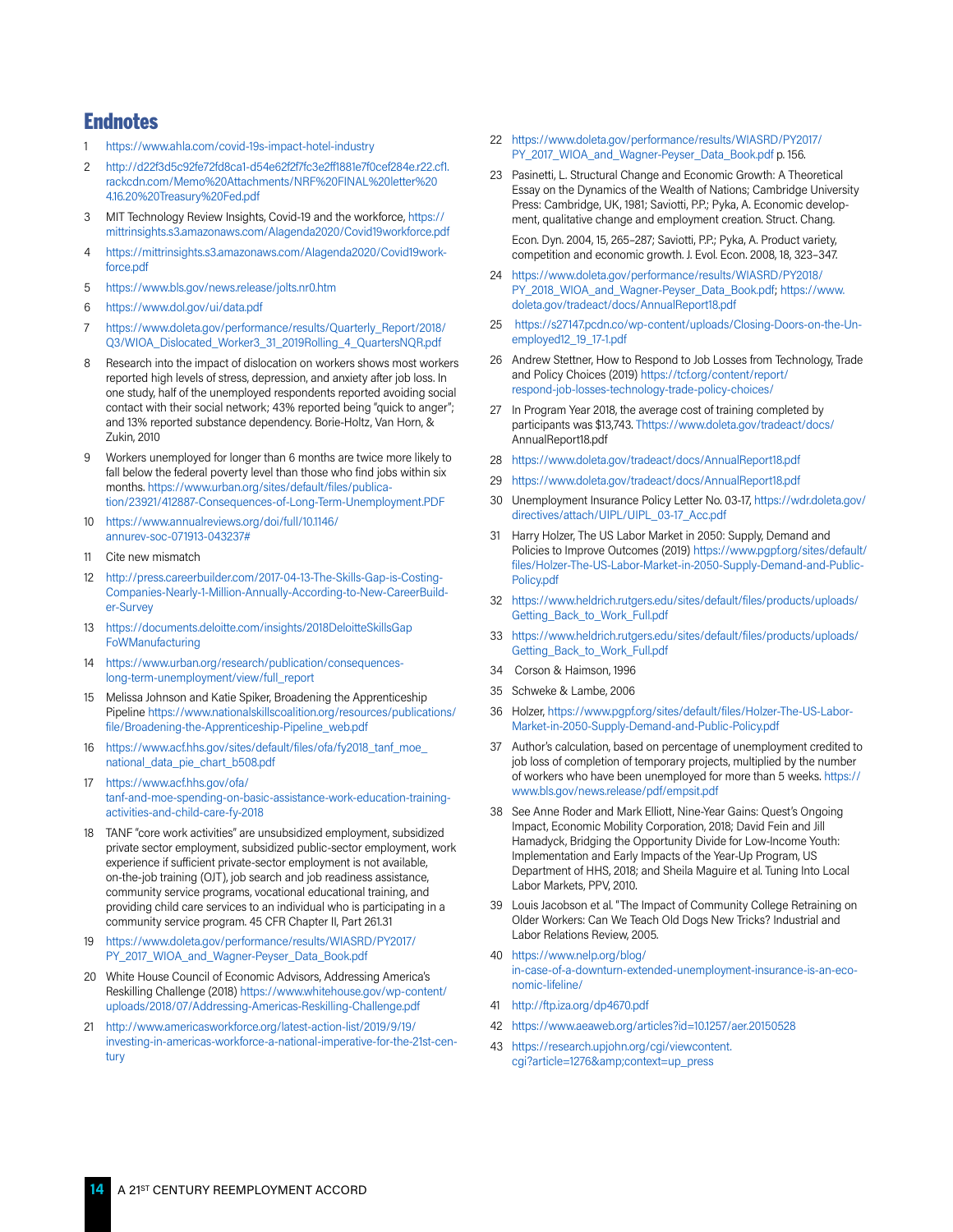- 44 NELP, [https://s27147.pcdn.co/wp-content/uploads/Closing-Doors-on](https://s27147.pcdn.co/wp-content/uploads/Closing-Doors-on-the-Unemployed12_19_17-1.pdf)[the-Unemployed12\\_19\\_17-1.pdf](https://s27147.pcdn.co/wp-content/uploads/Closing-Doors-on-the-Unemployed12_19_17-1.pdf)
- 45 [https://oui.doleta.gov/unemploy/docs/ui\\_directors\\_Sep2015.pdf](https://oui.doleta.gov/unemploy/docs/ui_directors_Sep2015.pdf)
- 46 The Budgetary Impact and Subsidy Costs of the Federal Reserve's Actions During the Financial Crisis (May 2010), [www.cbo.gov/](http://www.cbo.gov/publication/21491) [publication/21491;](http://www.cbo.gov/publication/21491) letter to the Honorable Charles E. Grassley providing information on the President's proposal for a "Financial Crisis Responsibility Fee" (March 4, 2010), [www.cbo.gov/publication/21020](http://www.cbo.gov/publication/21020)
- 47 Holzer, [https://www.pgpf.org/sites/default/files/Holzer-The-US-Labor-](https://www.pgpf.org/sites/default/files/Holzer-The-US-Labor-Market-in-2050-Supply-Demand-and-Public-Policy.pdf)[Market-in-2050-Supply-Demand-and-Public-Policy.pdf](https://www.pgpf.org/sites/default/files/Holzer-The-US-Labor-Market-in-2050-Supply-Demand-and-Public-Policy.pdf)
- 48 <https://research.upjohn.org/cgi/viewcontent.cgi?referer=https>:/[/www.](http://www.google.com/&httpsredir=1&article=1094&context=up_press) [google.com/&httpsredir=1&article=1094&context=up\\_press](http://www.google.com/&httpsredir=1&article=1094&context=up_press)
- 49 Institute for Women's Policy Research, Getting to the Finish Line: The Availability and Impact of Support Services in the Workforce Development System. <https://tinyurl.com/yd78nmgz>
- 50 Institute for Women's Policy Research, Getting to the Finish Line: The Availability and Impact of Support Services in the Workforce Development System.<https://tinyurl.com/yd78nmgz>
- 51 Brooke DeRenzis and Kermit Kaleba, Arkansas Career Pathways Initiative: How TANF can support skills for low-income parents and how policymakers can help. [https://www.nationalskillscoalition.org/](https://www.nationalskillscoalition.org/resources/publications/file/how-tanf-can-support-skills-for-low-income-parents-and-how-policymakers-can-help.pdf) [resources/publications/file/how-tanf-can-support-skills-for-low-income](https://www.nationalskillscoalition.org/resources/publications/file/how-tanf-can-support-skills-for-low-income-parents-and-how-policymakers-can-help.pdf)[parents-and-how-policymakers-can-help.pdf](https://www.nationalskillscoalition.org/resources/publications/file/how-tanf-can-support-skills-for-low-income-parents-and-how-policymakers-can-help.pdf)
- 52 Omer cloutier et. al, The Importance of Developing Strategies for Employee Retention, Journal of Leadership, Accountability and Ethics Vol. 12(2) 2015 [http://www.m.www.na-businesspress.com/JLAE/](http://www.m.www.na-businesspress.com/JLAE/Pemberton-JonesEJ_Web12_2_.pdf) [Pemberton-JonesEJ\\_Web12\\_2\\_.pdf](http://www.m.www.na-businesspress.com/JLAE/Pemberton-JonesEJ_Web12_2_.pdf)
- 53 [http://www.m.www.na-businesspress.com/JLAE/Pemberton-JonesEJ\\_](http://www.m.www.na-businesspress.com/JLAE/Pemberton-JonesEJ_Web12_2_.pdf) [Web12\\_2\\_.pdf](http://www.m.www.na-businesspress.com/JLAE/Pemberton-JonesEJ_Web12_2_.pdf)